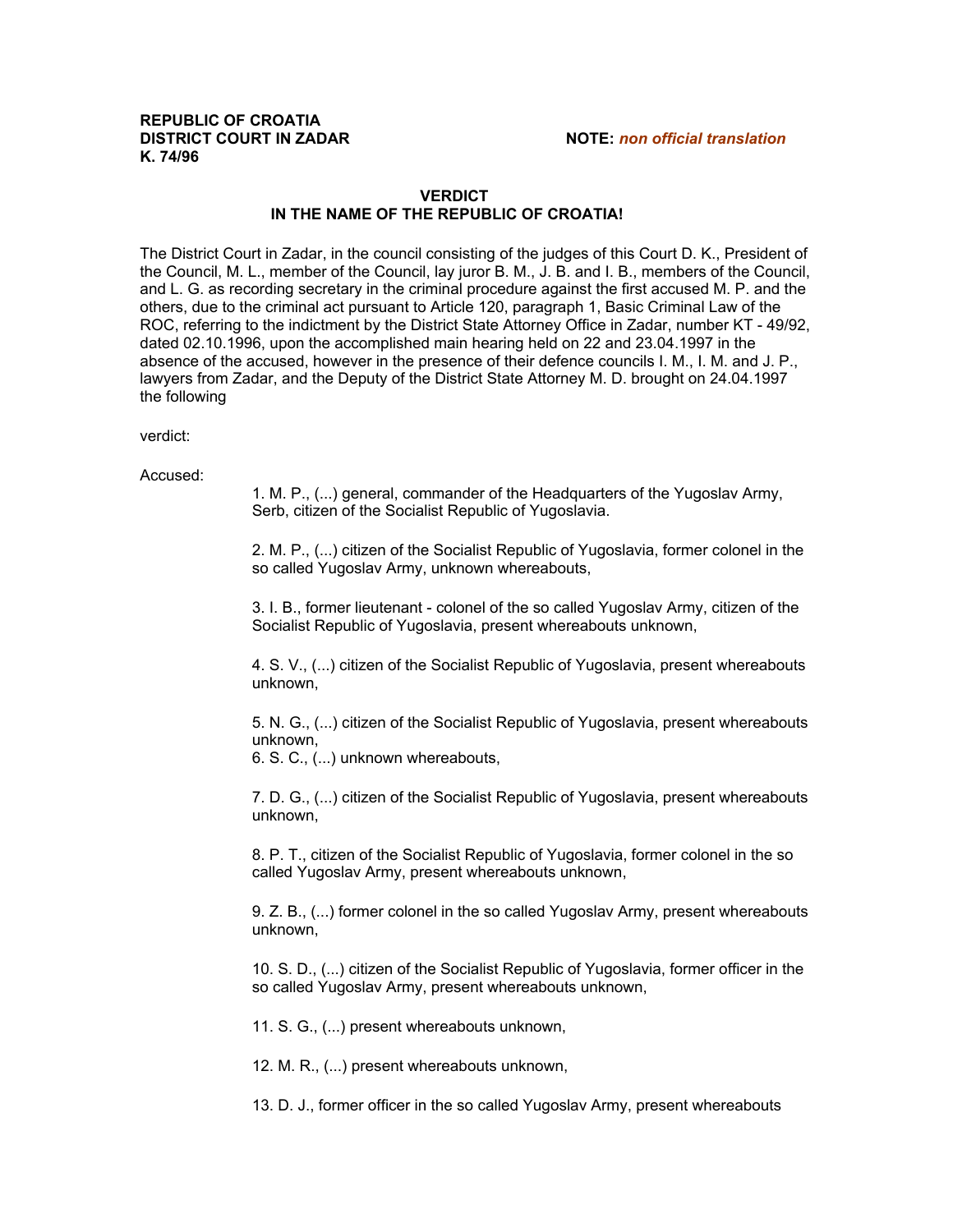unknown,

14. J. M., former junior sergeant in the so called Yugoslav Army, present whereabouts unknown,

15. M. B., (...) citizen of BiH, present whereabouts unknown,

16. B. P., (...) present whereabouts unknown,

- 17. A. L., (...) present whereabouts unknown,
- 18. M. M., former officer in the Yugoslav Army, present whereabouts unknown,
- 19. N. F., (...) present whereabouts unknown.

## found guilty

for issuing orders in September and October 1991 in Zadar and its surroundings during the armed clashes between the former so called Yugoslav Army and the armed forces of the Republic of Croatia (National Guard forces, members of the police forces) as the officers in the aforementioned Yugoslav Army, in position to issue orders for the combat, however violating the Hague Convention respecting the Laws and Customs of War on Land of 1907, and the Annexed Regulations (Article 25), Article 3 of the Geneva Convention relative to the Protection of Civilian persons in Time of War of 1949, Article 13 and 14, Additional Protocol to the Geneva Convention relating to the Protection of Victims of Non-International Armed Conflicts (Protocol II) aforementioned persons gave and transmitted the orders to the subordinate commanders, and some of the accused directly executed the orders and without any obvious military reason opened the mortar fire choosing their targets at random, anti aircraft machine gun fire and shelled the civilian objects in all the areas of the city of Zadar and surroundings, causing many casualties, and at least thirty civilians were killed along with the huge material damage on over 120 objects of the utmost cultural and economic importance, and so:

a) the first accused M. P., as the colonel in the so called Yugoslav Army and the commander of the Artillery School Centre in Zadar, along with the second accused M. P., colonel and his deputy, and the third accused I. B., lieutenant, acting head of the department for the regulations of targeting actually, selected the targets and gave orders concerning the kind of weapon used for hitting the targets, from the army barracks "K. 1" in Zadar intermediary radio relay connections gave orders to the fourth accused S. V., lieutenant, and the commander of the School for the Reserve Officers, his unit was located in Biljani Gornji (area of Debelo Brdo), and the fifth accused S. C., lieutenant-colonel, deputy commander of the School of Reserve Officers, 16th accused B. P., first class captain and the lecturer of war tactics, who calculated coordinates for targeting, 17th accused A. L., captain and the commander of the howitzer battery, 18th accused M. M., lieutenant and the commander of the platoon, and the 19th accused N. F., lieutenant, in command of the platoon, gave orders for shelling the targets in Zadar and the close-by area, stating their numbers and signs as they were marked on the maps, the aforementioned commanders executed the orders, firing at the whole area of the city, including the historic area of the city and surrounding area with numerous highly destructive missiles,

b) the 4th accused S.V. informed by phone M. P. [1st accused] on an unidentified date "I have an excellent target for you", and marked the target no.72 on his map of city targets, so the accused M. P. [1st accused] ordered gun fire targeting the churches of St. Donat and St. Stosija,

c) On 22.09.1991 in the early morning hours 7th accused D. G., lieutenant, commander of the unit accommodated in the army barracks "Ante Banina" ("K.4"), ordered missile fire 120 mm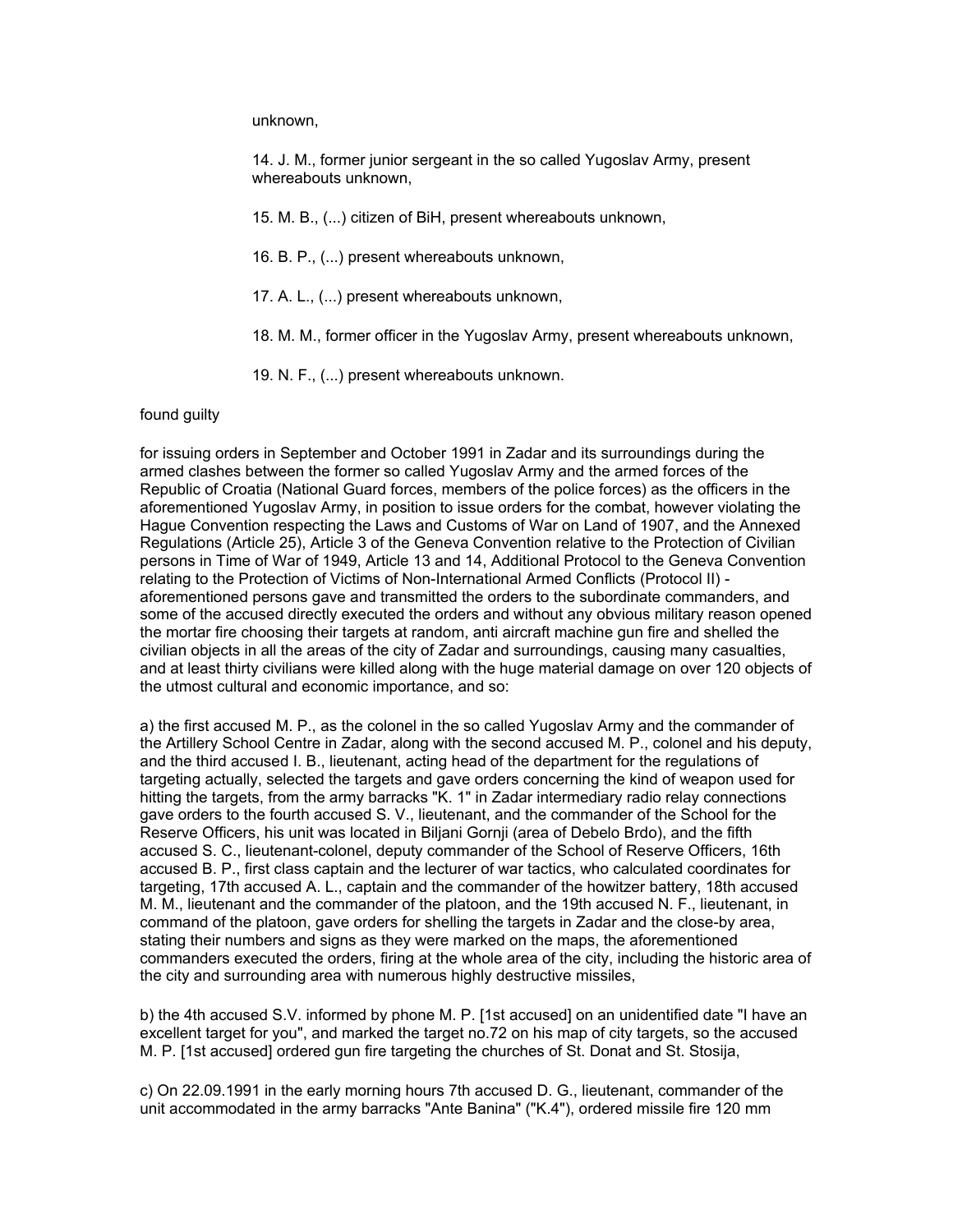calibre on the city, the building of the Youth Holiday Association, factory "TIZ" and the residence area called Vruljica was hit and civilians Boris Mikin and Dragan Turuk were killed while the 8th accused P. T., lieutenant in the same unit, personally opened gun fire against the sky scrapers close to the army barracks,

d) at the end of September 1991, 9th accused Z. B. and 10th accused S. D., both colonels in the former so called Yugoslav Army, commanders of the platoons in the battery consisting of six 130 mm calibre guns, army unit that arrived from Valjevo and from Biljane Gornje gave orders for shelling the city of Zadar and surroundings,

e) at the end of September and the beginning of October 1991, 11th accused S. G., 1st class captain commander, as the commander of the howitzer battery (six 120 mm calibre howitzers), and the 12th accused M. R., lieutenant in the former Yugoslav Army, as the platoon commander in that unit, from the Zemunik airport gave orders for targeting civilian objects in Murvica, Brisevo, Islam Latinski and Zadar. The building of the Youth Holiday Association and some areas of the peninsula were hit. The 12th accused M. R., targeted Maslenica bridge while celebrating his son's birth,

f) Sometime in September 1991 from the area of Debelo Brdo, the 4th accused S. V. gave orders and the 13th accused D. J., lieutenant, in command of the computer centre, gave coordinates for targeting Maslenica bridge, 14th accused J. M. personally fired from the 130 mm gun from Zemunik on the city of Zadar, and five shells were fired, 14th accused J. M. from Zemunik personally fired from the howitzer on Zadar and hit the precisely selected targets.

g) sometime at the beginning of October 1991, 15th accused M. B., captain in the former Yugoslav Army and the commander of the gun unit in Biljani Gornji, personally fired the 100 mm calibre gun against the church in Nadin, he fired 9 highly destructive missiles, 13th accused D. J., lieutenant, in command of the computer centre established the co-ordinates of the targets,

all the accused violated the regulations of the international law, and during the armed conflict gave orders for attacks, personally executed numerous attacks against the civilians and settlements, fired at random against civilians, destroyed material property, in the manner that can not be explained as the military necessity,

they performed the criminal act against humanity and the international law - war crime against civilians, pursuant to Article 120, paragraph 1, Basic Criminal law of the Republic of Croatia,

pursuant to Article 120, paragraph 1, Basic Criminal Law of the Republic of Croatia the aforementioned persons are

> sentenced to prison as follows:

Ist accused M. P - 20 (twenty) years imprisonment

IInd accused M. P. - 20 (twenty) years imprisonment

IIIrd accused I. B. - 20 (twenty) years imprisonment

IVth accused S. V. - 20 (twenty) years imprisonment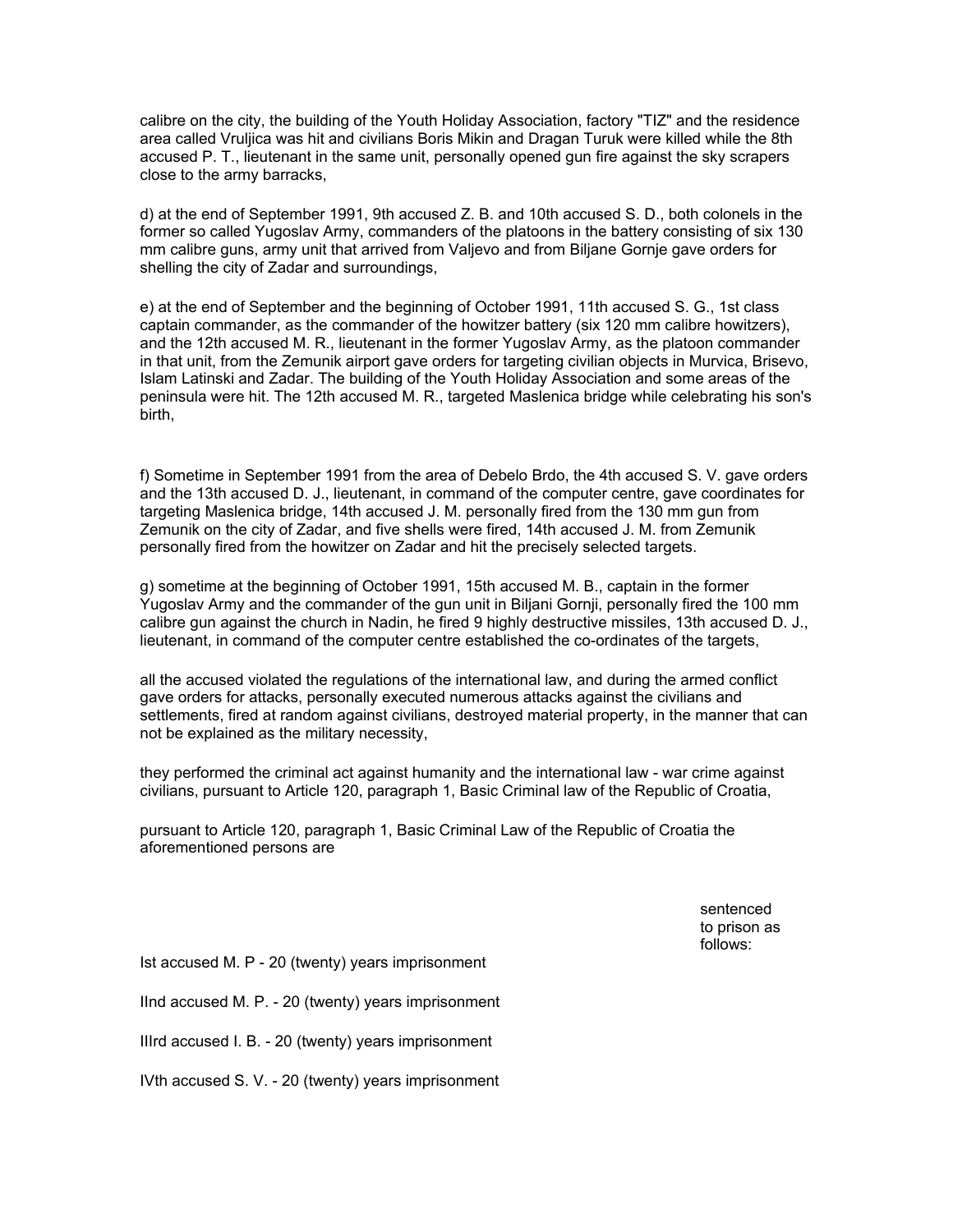Vth accused N. G. - 20 (twenty) years imprisonment

VIth accused S.C. - 20 (twenty) years imprisonment

VIIth accused D.G. - 15 (fifteen years imprisonment

VIIIth accused P. T. - 13 (thirteen) years imprisonment

IXth accused Z. B. - 13 (thirteen) years imprisonment

Xth accused S. D. - 13 (thirteen) years imprisonment

XIth accused S. G. - 14 (fourteen) years imprisonment

XIIth accused M. R. - 14 (fourteen) years imprisonment

XIIIth accused D. J. - 13 (thirteen) years imprisonment

XIVth accused J. M. - 10 (ten) years imprisonment

XVth accused M. B. - 15 (fifteen) years imprisonment

XVIth accused B. P. - 13 (thirteen) years imprisonment

XVIIth accused A. L. - 14 (fourteen) years imprisonment

XVIIIth accused M. M. - 12 (twelve) years imprisonment

XIXth accused N. F. - 12 (twelve) years imprisonment

Pursuant to Article 90 Law on Criminal Procedure all the accused are obliged to reimburse the costs of the officially appointed defence attorneys in the amount of 3.500,00 (three thousand five hundred) kunas and apart from it, each one of the accused has to cover the costs of this court in the amount of 3.000,00 (three thousand) kunas.

## Exposition

District State Council in Zadar by the Verdict no. KT - 49/92 dated 02.10.1996 brought charges at this Court against M. P. and others, due to the criminal act of war crime performed against the civilians pursuant to Article 120, paragraph 1, Basic Criminal Law of the Republic of Croatia, performed as described in the verdict and suggested to bring charges against the accused still at large.

The suggestion for bringing charges against the accused still at large was accepted, and by the extrajudiciary procedure of the Council of this Court no. Kv 217/96, dated 10.10.1996 it was decided to hear the case against the 1st accused M. P. and others while still at large.

All the accused had the officially appointed defence attorneys, for the accused from 1st till 6th, I. M., from 7th till 12th, I. M., and from 13th till 19th J. P., all the attorneys are from Zadar.

Upon the accomplished process the representative of the general prosecutor did not change his mind regarding the description of the performed acts and suggested to this Court to proclaim all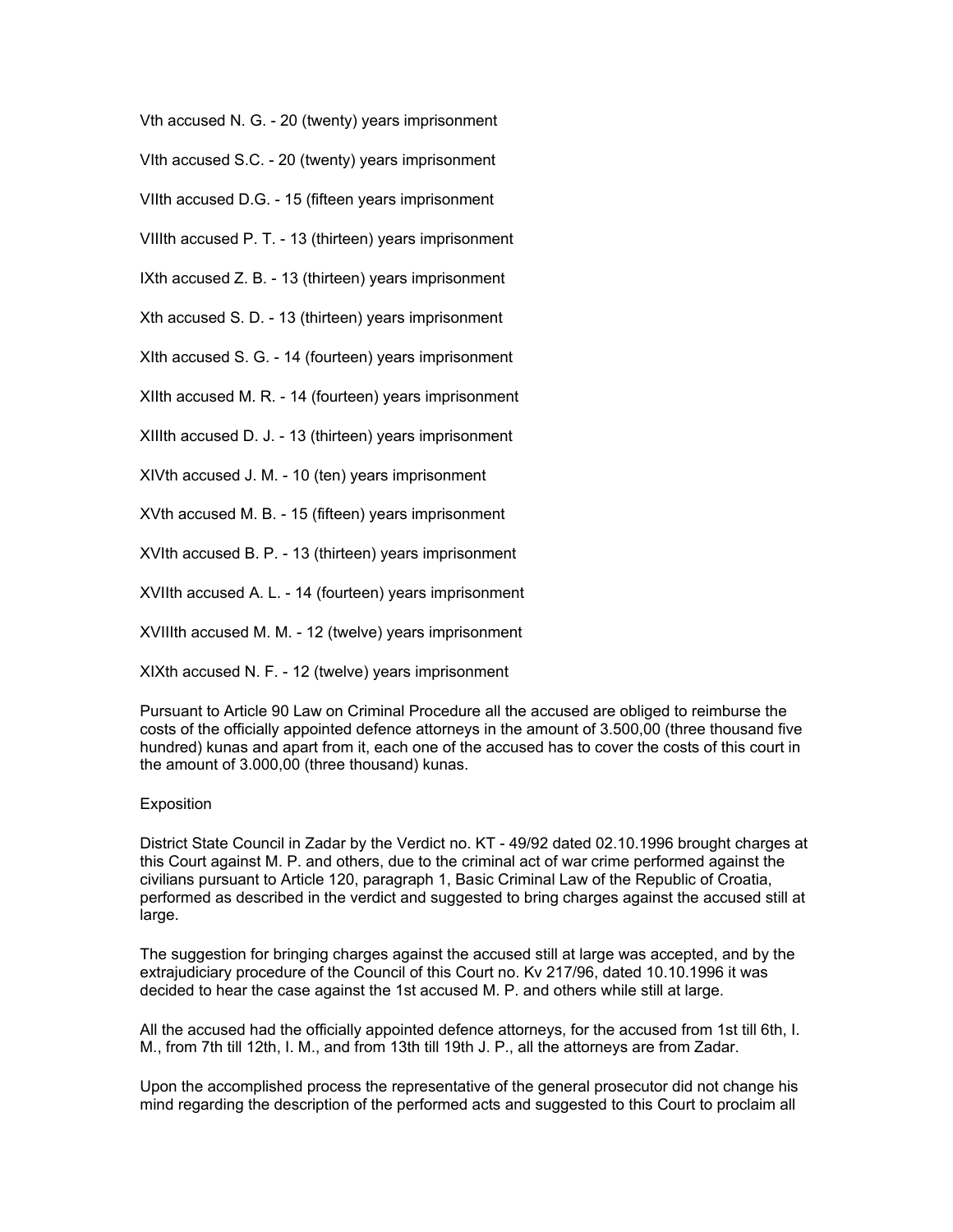the accused guilty, and prosecute them according to the law.

All the accused are still at large and were not interrogated during the investigative procedure, since they all after the performed criminal acts departed from the Republic of Croatia, the Court established the facts as stated in the verdict.

During the presentation of evidence the following witnesses were questioned: M. C., S. T., and the statements of the following witnesses with their consent were read aloud:

C. M., A. M., Z. C., E. M., Z. K., G. L., M. P..

All the minutes from the personal inspection were enclosed and the extensive photo documentation was inspected. All the medical reports on the civilian victims, causes of death and the reports of the Police Administration Zadar, Department of Operative Issues, from 18.05.1992 and 17.01.1992 were read through.

By taking all the evidence into consideration this Court established the role of each one of the accused, their responsibilities within the army hierarchy, established personal guilt for the mentioned criminal acts, war crimes against civilians, pursuant to Article 120, paragraph 1, Basic Criminal Law of the Republic of Croatia.

It is indisputable that the so called Yugoslav Army during the armed clashes with the forces of the Republic of Croatia opened missile fire, guns anti aircraft missiles against civilian buildings in Zadar and the surrounding area, at least 30 civilians were killed and enormous material damaged caused on the buildings of historic and economic importance.

The evidence of the aforementioned are minutes, photo documentation, medical reports on the causes of death of civilians in that period, reports of the Police Administration Zadar, Department for Operative issues dated 18.05.1992 and 17.01.1992.

In the report dated 18.05.1992 have been clearly stated the damaging results of the artillery attacks on the private property of the citizens and on the buildings of an outstanding historic and cultural importance and all the damages on numerous residential buildings, factories, churches as for example: Sv. Ivan, Sv. Sime and Sv. Krsevan.

From the report dated 17.01.1992, it is clear that in the course of October 1991 the aggressor's army, so called Yugoslav National Army, launched several air raids and artillery attacks on the city of Zadar and some other places in that county. The Zadar Police Administration team carried out the inspection on the heavily damaged buildings. It was established that all the damages were caused by the artillery fire, missiles. 23 factories, 6 cultural monuments, 57 resident buildings, 48 family houses, sport centres, 3 kindergartens, 9 business premises, 24 cars were damaged during the attacks. We shall mention only some of it by name: factory "SAS", "TANKERKOMERC", "ZTP", "BAGAT, "DANILO STAMPALIJA", and others, numerous resident buildings and vehicles.

All the conclusions in the reports match with the minutes of inspections and the photo documentation.

On the enclosed list of killed person in the aforementioned period enclosed with the mentioned reports there are names and other data, along with the place and the cause of death. Thirty persons were killed in the attacks. The mortal remains of the killed persons are in the photo documentation. Out of security reasons there was no inspection carried out on the spot at that time.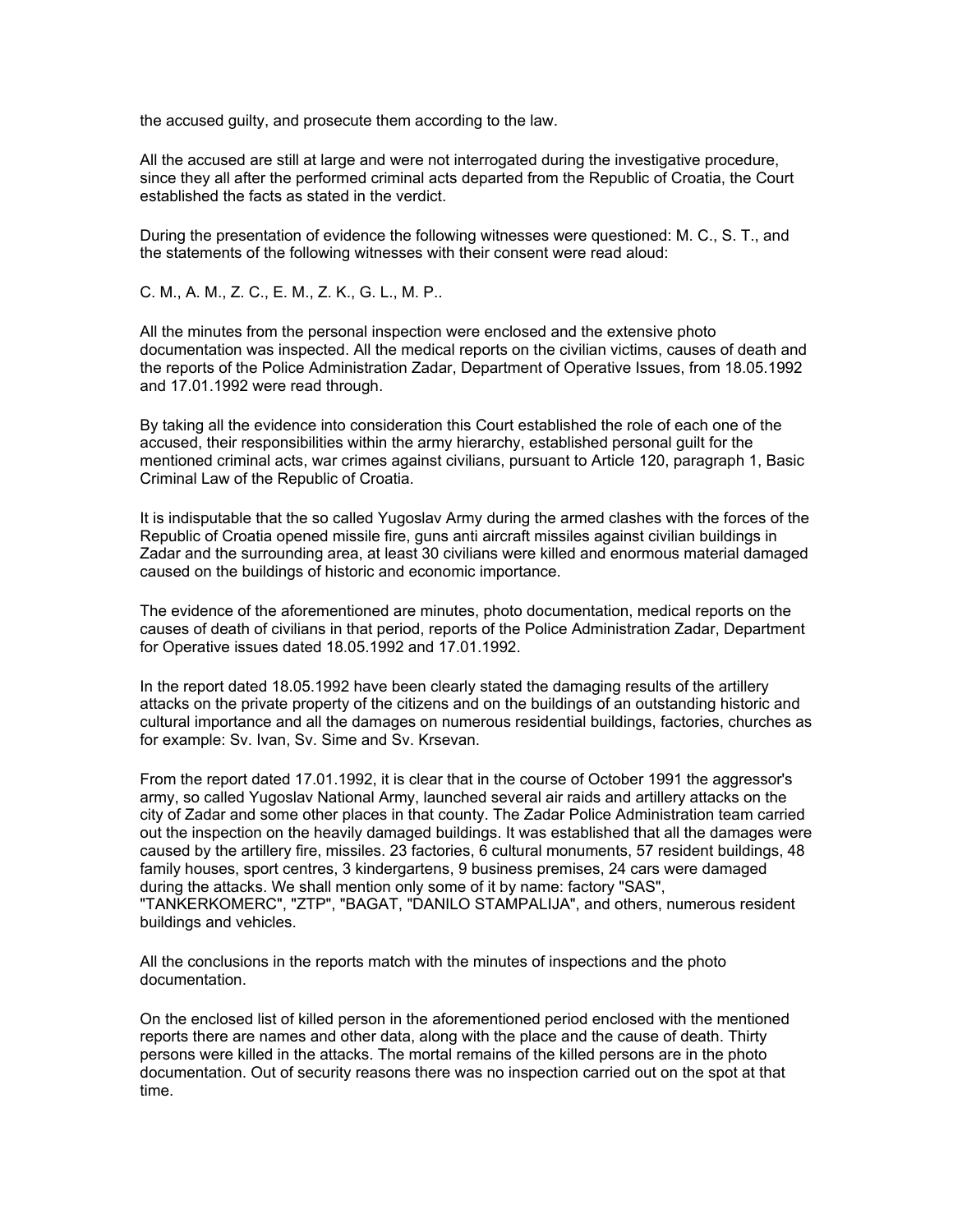The Department for Pathology in Zadar in its report dated 23.10.1991 established that all the persons died from the wounds caused by automatic weapon.

Since the aforementioned facts proved to be true it was necessary to establish the responsibility of each person in the performed atrocities.

According to the statements of the numerous witnesses, this court established that the first accused M. P., at that time the colonel in the former so called Yugoslav Army was in command of the Artillery School Centre in Zadar and all the other aforementioned accused persons.

The witness S. T., colonel at that time in the so called Yugoslav Army, stationed in the army barracks number 1, Marka Oreskovica street in Zadar, and was in command of the Military Academy, in Zadar, which he left for good at the end of August 1991. While on duty the first accused was a colonel and the head of the Artillery School Centre, at that time the best equipped in the former Yugoslavia. The witness S. T. stated:" The exact coordinates of the targets were given by M. P. [1st accused] and I. B. and the others were only executors of their orders." (103 - 104)

On the main hearing the witness S. T. admitted that as a high ranking officer he participated on the meetings of the commanders in June and July 1991. However from the end of July 1991 he was never invited to the meetings of the high ranking officers so nothing concerning the 2nd accused regarding his alleged orders of shelling is known to him. Moreover he did not believe that the 2nd accused has anything to do with shelling, he is even 99% convinced in his innocence concerning this matter. According to S. T., responsible for shelling were the first accused M. P. and I. B., S. V. and N. G., they were giving orders to their subordinates. "Upon your presentation of the names along with their function at that critical time, the responsible persons were from 1 to 6 on the list of names, and I already signed the statement on P. [2nd accused]. The third accused, B. was the head of the department for the target regulations and he was in charge of target coordinates. The accused V. was the commander of the School for Artillery and his deputy was the sixth accused S. C.. The fifth accused G. was commander of the garrison in the so called "Novi logor", in other words in command of the army barracks "Ante Banina" - stated witness S. T.. The witness explained the procedure of calculating the coordinates for targeting. First step was selecting the target, and communicating it to the head of the department for the regulation of targeting, who informed on it the computer department.

The witness C. M. was in the army barracks Marko Oreskovic in Zadar until 16.09.1991 and being familiar with the way of issuing and executing orders he is a reliable witness. "Colonel P. [1st accused] was in command of the Artillery School Centre, and without any doubt he was giving the orders for shelling Zadar and the surrounding area. I'm convinced nothing could have been performed without informing him first. How come that the name of B. I. [3rd accused] is not on the list of the suspects issued by the District Court Zadar, he was the head of the department for target regulations, and the first adviser to P. M. [1st accused]. What about P. M. [2nd accused], Montenegrin nationality, and the deputy of P. [1st accused] ? Being familiar with the situation in Zadar all the orders for shelling Zadar were given by M. P. [1st accused] and I. B. his main adviser, all the others acted only as the executors of their orders. Nothing could be performed without their orders." - stated C. M. (86-87).

The witness M. C. stated that responsible persons for shelling Zadar were the colonel M. P. [1st accused] who phoned from the army barracks the major G. [5th accused], in command of the gun unit in Zemunik and he transmitted the orders to the lieutenant colonel V. [4th accused] in Biljani Gornji. The colonel P. [1st accused] in that way marked specific targets stating their signs and numbers as they were marked on the maps with established coordinates and gave orders for shelling the chosen targets. The witness was present when V. [4th accused] received the order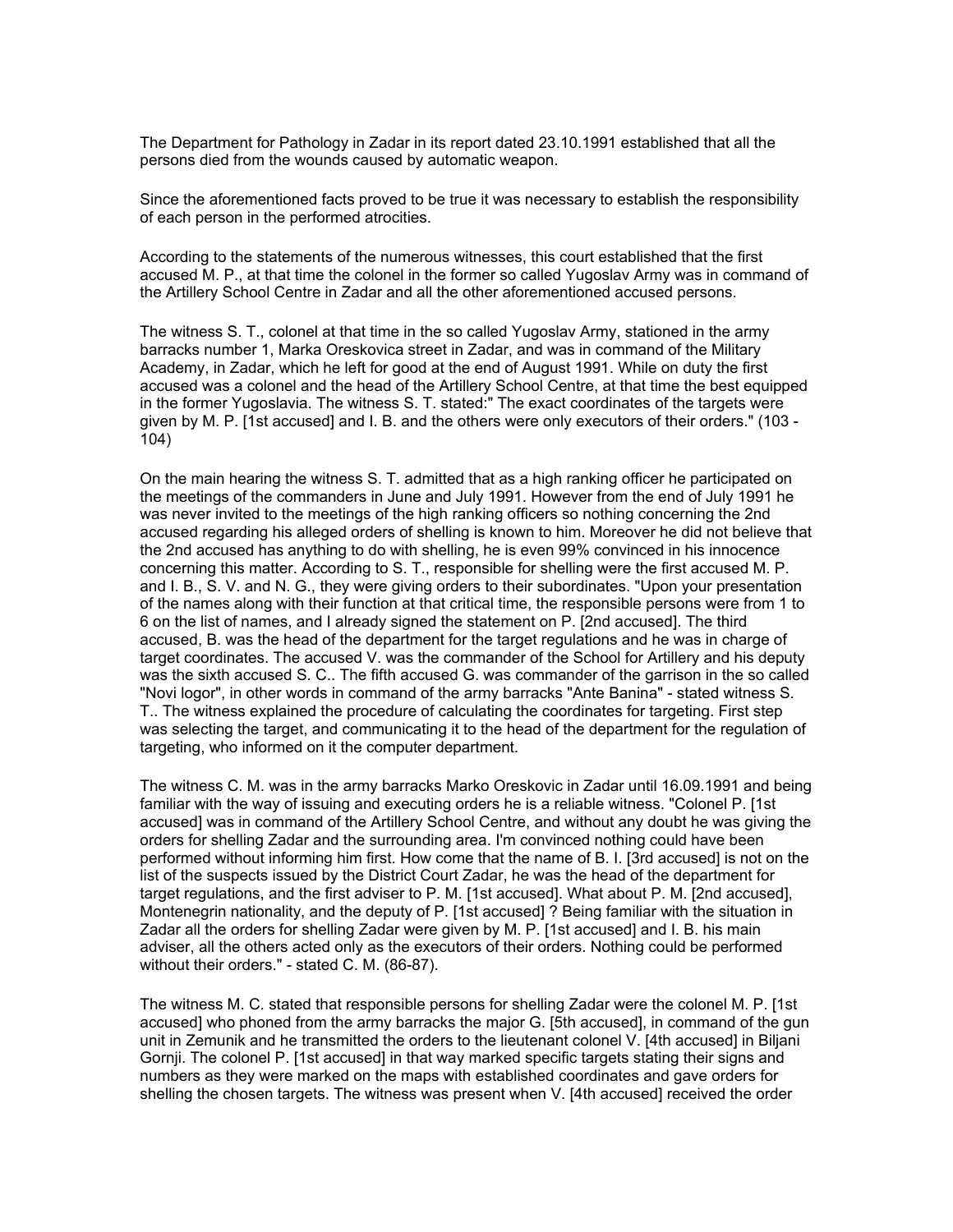from P. for shelling a certain target and V. replied "May I chose a target" P. repeated the order to shell the two mentioned targets and the one V. proposed himself as well. The target V. proposed to shell had the number 72. On the target 72 four missiles were directed. The witness saw on the map the target number 72 was either the church of Sv. Stosija or the church Sv. Donat.

According to the witness, M. P. [1st accused], N. G. [5th accused] and S. V. [4th accused] had the same maps and gave orders for shelling the targets with already known coordinates. (14-16)

On the main hearing the witness M. C. stated that around the 1st of May 1991 when the air raids started, the army officers were on the 24 hour duty in the barracks. The order came on the transfer to Benkovac on 23.07.1991 due to the briefing of the students in the School for Reserve Officers. The briefing of boarders at School for Reserve Officers lasted until September 1991, when the first serious clashes started. From Debelo Brdo in the direction of Maslenica bridge the first firing arms were used. Two batteries were on that location. In command of the units transferred to Benkovac were the fourth accused S. V. and the sixth accused S. C.. Their battery was stationed in Zemunik, military airport. Each battery consisted of 70 armed soldiers. The clashes lasted more or less a month. The witness M. C. was in command of the platoon and his superior was the captain, 15th accused M. B..

The witness further stated that the targets were marked by numbers and letters and the 1st accused P. was in charge of selecting the targets and informed on it the accused V. [4th accused] and other high ranking officers. In any case, 1st, 2nd and 3rd accused being high ranking officers had more power. The witness could say nothing regarding the responsibility of the 2nd accused P. and his responsibility of shelling Zadar and surrounding area.

The witness M. C. confirmed that the shelling of that area lasted a month. Zadar was shelled on a daily bases with approximately 15 missiles.

The witness A. M., at that time 1st class captain in the Yugoslav Army employed as a teacher in the Artillery School Centre. The director of the Artillery School Centre was M. P. [1st accused]. The witness A. M. deserted his post on 15.09.1991, however until that date all kinds of preparations were going on concerning the armed attacks on Zadar and surrounding area. "All the professional soldiers who were not Serb nationality were more or less forced to leave the army ranks, and we never participated in creating maps and plans for probable army activities. The plans for the defence were also created due to the great fear of the Croatian guard (the name for the Croatian Army at that time). (78)

All the statements of the witnesses were confirmed by other witnesses. Z. C. at that time a conscript in the army in Zadar, School for Reserve Officers stated that the accused P. [1st accused], in command of the School while in Benkovac had given the order to target the Maslenica bridge. (63)

This court will not separately discuss the statements of all the other witnesses regarding the issues in relation to the accused P. [1st accused]. E. M., one of the witnesses from the army barracks "Marsal Tito" in Sarajevo stated that P. [1st accused] was promoted upon his arrival to Sarajevo on the post of the general. While promoted he gave a speech and accused all the Croats who refused to take part in the shelling of Zadar of being ustashas. (67)

There is no doubt, the first accused M. P.'s promotion came as a reward for his giving orders for the attack of certain targets in Zadar and the surrounding area. He was also promoted in the Army General upon his arrival to the Socialist Republic of Yugoslavia, as a reward for killing civilians and causing enormous material damage in Croatia.

Accepting the statements of the witnesses as reliable this court established that the accused M.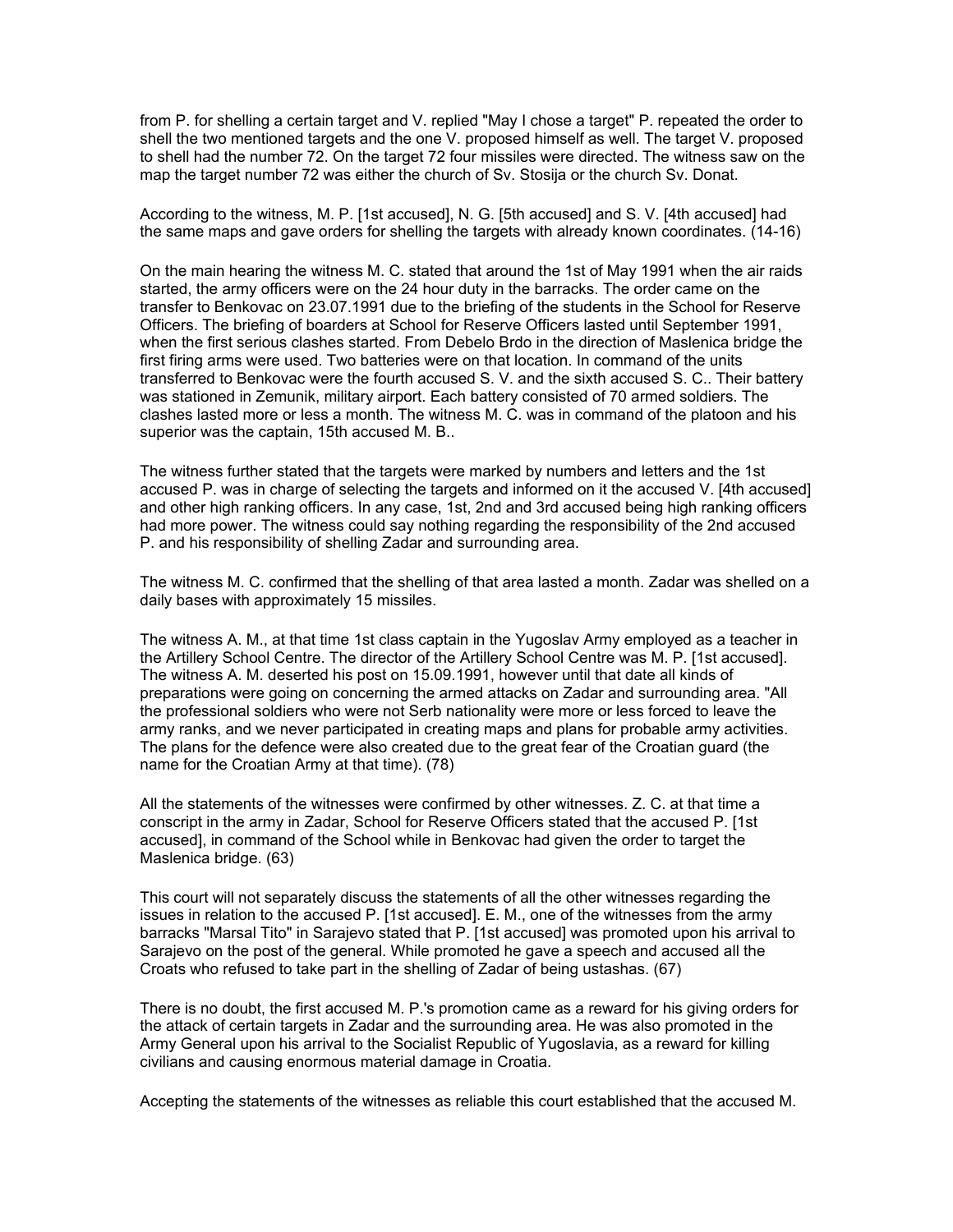P. [1st accused], commander of the Artillery School Centre in Zadar gave order for shelling Zadar and surrounding area.

As soon as the Court established the role and the authority of the first accused P. the second phase was to establish the degree of responsibility of the 2nd accused M. P., 3rd accused I. B. in giving orders for shelling the civilian targets.

The accused M. P. [2nd accused] was the deputy of the commander M. P. [1st accused] and the accused I. B. was the head of the Department for the Regulation of Firing, according to the statements of the witnesses.

The witness C. M. stated that the second accused M. P., Montenegrin nationality, was the Deputy of P. [1st accused] and the 3rd accused I. B. was the head of the Department for the Regulation of Firing, and the first adviser to P. [1st accused].

In relation to the 2nd accused P., the witness C. M. stated that P. [2nd accused] was a colonel it means that he was second in command, immediately after P. [1st accused].

The statement of the witness S. T. regarding the responsibility of the accused M. P. [2nd accused] does not reduce the responsibility of the accused, he said that M. P. [2nd accused] was confused and depressed concerning the chosen targets (in the city) for shelling, and above all panicky due to the fact that his son joined the Croat Army forces. His statement can not be taken as relevant since S. T. deserted the army before the critical events took place.

Anyway the accused M. P. [2nd accused] could have refused the execution of the order for shelling Zadar and the surrounding area, he could have deserted the Army or submit his resignation as some other officers, at that time opposed to the great Serbia idea and policy and the shelling of Zadar and surrounding area. With such an attitude M. P. [2nd accused] would have been certainly excluded from bringing the decisions, instead after the performed atrocities he departed from the Republic of Croatia.

All the aforementioned leads to the conclusion that M. P. [2nd accused] as the second in command, immediately after M. P. [1st accused], took part in bringing decisions, later on communicated by M. P. [1st accused] to his subordinates to be executed.

The witness, S. T. stated that the 3rd accused I. B., head of the Department for the Artillery Fire Regulations was an extremely important person as far as targeting was concerned. Without him the conduct of fire could not have been performed. I. B. made the choice of targets in Zadar and the mode of firing, and communicated his decision to M. P. [1st accused]. The witness S. T. said: "The selection of targets and the mode of firing was a military secret for the rest of us, and the people in charge of executing the orders were only partially informed, however every one of us was familiar with bits and pieces of the plan. However some information leaked out." (103)

The responsibility of the 2nd and 3rd accused and their role in giving the orders for targeting civilian buildings this Court established that the accused M. P. [1st accused] with the consent of the 2nd and the 3rd accused gave orders for firing, and the other accused persons merely executed the orders.

The 4th accused S. V., lieutenant and in command of the School for Reserve Officers, according to the witness M. C. was in command of the army units, four platoons and two gun batteries, and under his command aforementioned units departed from Zadar to Benkovac on 23.07.1991. S. V. shared his post with the 4th accused S. C..

According to the witness M. C. the army arrived to Bankovac on 23.07.1991 and all the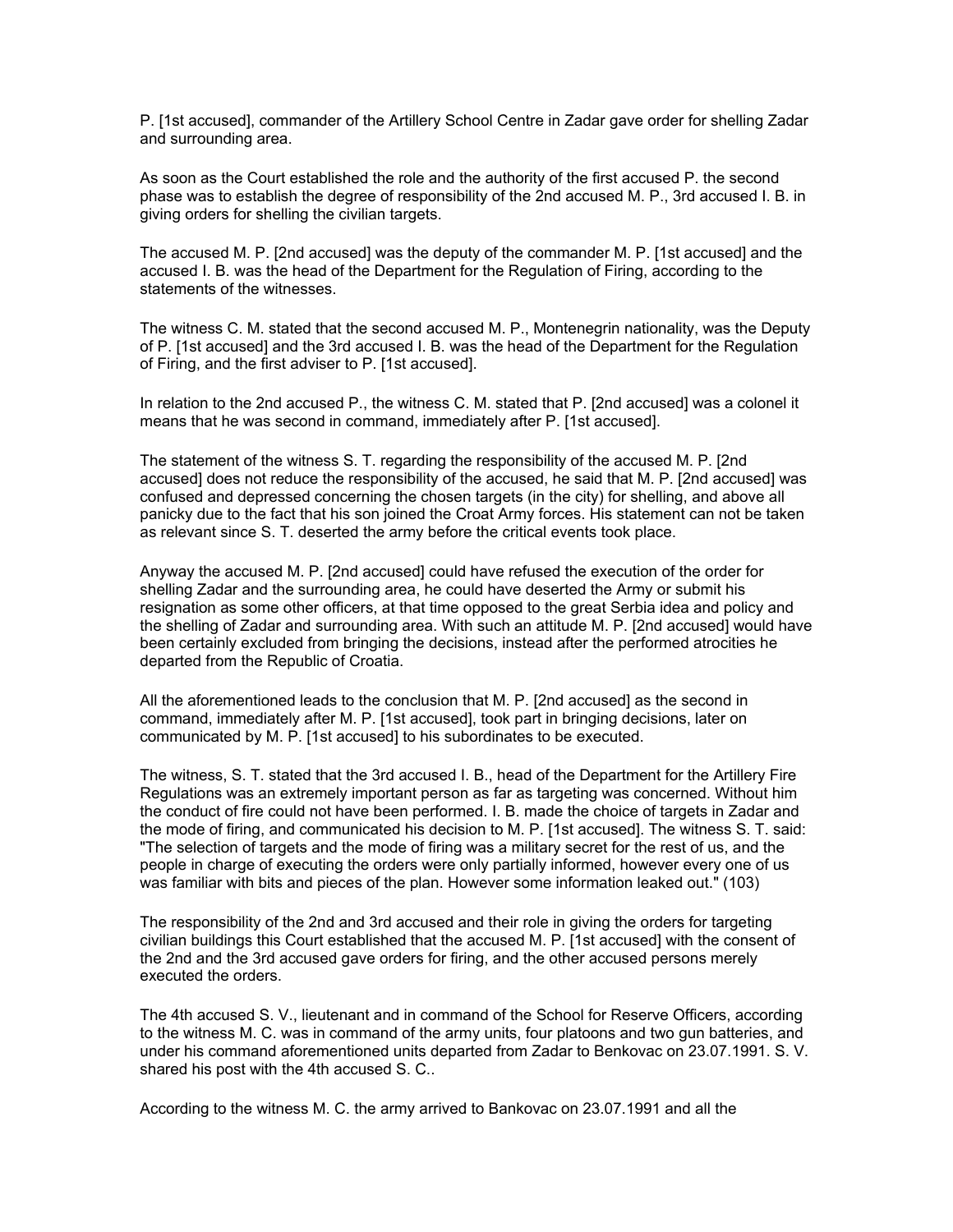preparations were made for entrenchment of the guns and occupying the firing positions. Upon the attack on Krusevo in the mid of September 1991 from the observation post the 4th accused S. V. gave order (over the radio) to turn the guns in the direction of the Maslenica bridge. The accused S. V. gave order for firing from each of the guns one missile in the direction of the bridge. "V. gave order from the observation station "Fire", and the missile was fired from one of the guns. The other gun was silent for somebody enabled it by putting a stone in the cog - wheel." - stated M. C.. (15)

During the main hearing the witness M. C. stated that the units transferred to Benkovac were under the command of S. V. and C. C. refused to execute their orders explaining that his family had been living in Zadar (and could be hurt). The other soldiers of Croat origin also refused to fire and were transferred to the nearby gun. All the targets were marked in numbers and letters and the 1st accused M. P. was in charge and informed on it S. V. and other high ranking officers.

According to the statement of the witness Z. K., the accused S. V., lieutenant was in charge of the School for Reserve Officers in Zadar. "V. gave orders for firing Maslenica and was in charge of the former Yugoslav Army along with M. forces in the attack on the Maslenica bridge and Maslenica and the area around Krusevo was targeted under his command. I monitored it myself from the observation post on Debelo Brdo."

Z. K. stated that at the beginning of June 1991 his battery was transferred to the village Biljane Gornj, close to Zadar and from that post were conducted severe attacks on Zadar and surrounding. The witness was aware that S. V. received all the orders by radio directly from M. P. [1st accused]. The military activities at that time went on uninterrupted 24 hours a day. Zadar was fired at that time day and night. (77)

The witness G. L., stated that colonel S. V. from the observation post upon the received order from Zadar by radio gave the exact co-ordinates to the accused M. B. to fire at the bridge. The order was executed at night some time in August 1991. (113)

According to the witness Z. C., the accused M. P. [1st accused] communicated the orders to S. V. and N. G. and they transferred it to their captains, battery and platoon commanders, and they transmitted it to the soldiers. (63-64)

E. M., the witness, was present on Debelo Brdo on the observation post when the accused S. V. was there. He heard from the other soldiers that the settlements around the Maslenica bridge and the bridge itself were targeted and conducted exactly from that post. (66)

According to the statement of M. P. [witness], upon the attack on Maslenica bridge, S. V. was on reconnaissance, and his guess was that he actually conducted the fire. The accused V. was in charge of all the field operations, however he acted upon the orders of M. P. [1st accused]. (117 - 118).

N. G., the 5th accused, major and in command of the gun formation in the military airport in Zemunik, as M. G. stated was in charge of the gun formation in Zemunik and executed the orders received from M. P. [1st accused] and transmitted it to the lieutenant V. in Biljane Gornje. (15)

G. L., a witness, stated that the accused N. G. upon his arrival to Benkovac on 23.07.1991 was appointed in command of the second division and executed the orders on the fire position in the military air base Zemunik.

"A. L. transmitted the first order received from Zadar to fire on Zadar and surrounding area. I and 9 other soldiers refused to execute the order and we were all, upon the order of G., disarmed and detained in one of the hangars. We stayed their for several hours. When the second order to fire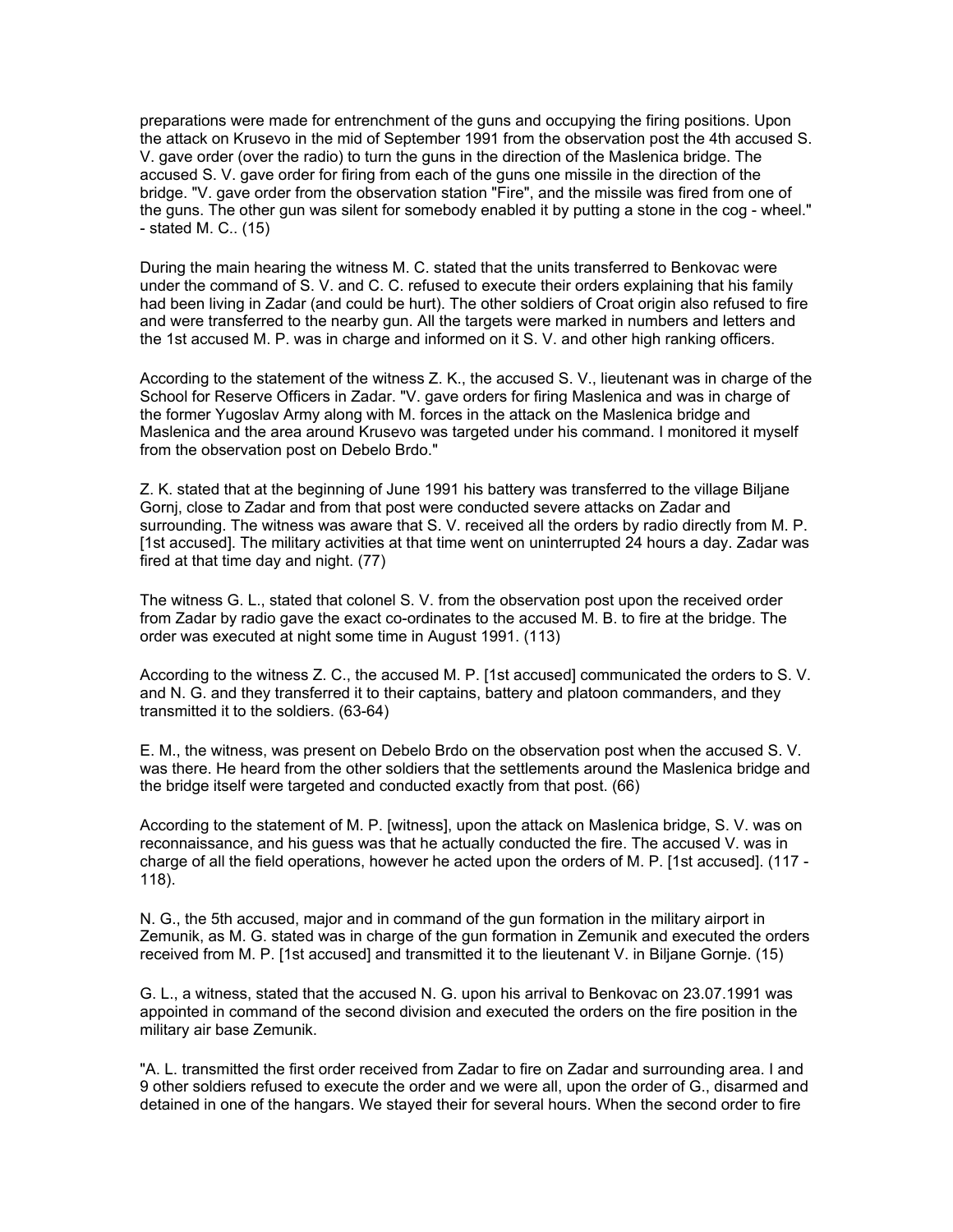at Zadar was given we were dispositioned behind the guns however guarded by other soldiers." said G. L.. (114)

E. M., one of the witnesses stated that the other Croat soldiers who refused to fire on Zadar were forced to watch the former Yugoslav Army soldiers execute the orders. N. F., lieutenant, pointed gun fire and beside him were the accused A. L. and N. G. who gave orders. N. G. was in command of the division and was present on all the positions when there was a military activity going on. (66 -67)

The witness M. P. stated that concerning the responsibility of the accused N. G. he unfortunately was not in a position to say anything whatsoever, he only knew that N. G. held some time the key position in the army barracks in Benkovac. (117)

C. M., a witness, stated that the 6th accused S. C. was for a certain period of time in command of the School for the Reserve Officers, and his unit was equipped with numerous artillery weapons, and had numerous soldiers under his command. (87)

The witness M. C. stated that the accused S. C., as lieutenant and a deputy of the commander S. V. was in command of the unit stationed in Benkovac on 23.07.1991.

According to the witness S. T. the deputy of the commander V. was the 6th accused S. C..

All the aforementioned witnesses confirmed that the accused from the 1st till 6th place were high ranking officers and that the 1st and the 2nd accused were colonels, and all the others were lieutenant-colonels, ordering and transmitting the orders to target Zadar and surrounding area as stated in the verdict.

According to the witness C. M., the 7th accused D. G., lieutenant, and the 8th accused P. T., lieutenant, were in command of the army barrack "Ante Banina" in Zadar.

Describing the activity of the two aforementioned accused persons the witness M. C. said: "In the army barracks in Benkovac I met officers transferred from the Zadar headquarters on 19.10.1991. In the conversation with the 1st class captain Z. M. I learned that the place called Vruljica had been targeted from the army barracks "Ante Banina". The person in charge of mortars targeting Vruljica was the lieutenant D. G.. Z. M. told me that the crying for help could be heard from Vruljica. Z. M. also told me that the lieutenant T. (unfortunately I do not know his name) had boasted around that he ordered gun fire against the skyscrapers on the opposite side of the army barracks "Ante Banjina". I presume the buildings were targeted from ZIS."

The witness M. C. stated concerning the 9th accused Z. B. and the 10th accused S. D. that at the end of September 1991 somewhere in the vicinity of their lines, 500 to 600 m away a battery from Valjevo of six 130 mm guns was entrenched. From that guns was fired at Zadar and the surrounding area, Z. B. from (...) and S. O. from (...) both lieutenants were in command. Unfortunately M. C. could not recall the name of the battery commander.

The witness M. C. stated that the 9th accused S. G., 1st class captain, was in command of the howitzer battery. After 2/3 days after the bridge had been targeted the change of the fire position took place upon the estimation that the former fire position had not been satisfactory. The 155 mm and 152 mm howitzers were dispositioned on the airport Zemunik along the already entrenched six 122 mm howitzers. In command of the battery was 1st class captain S. G.. Only several days afterwards 130 mm and 100 mm gun batteries were dispositioned on that lines. In other words one battery with two types of guns were dispositioned in the area of Biljane Gornje, so called Kamennita glava. Exactly from that position were targeted Murvica, Brisevo, Islam Latinski and Zadar. Missiles targeted from that position the town and the suburb area. The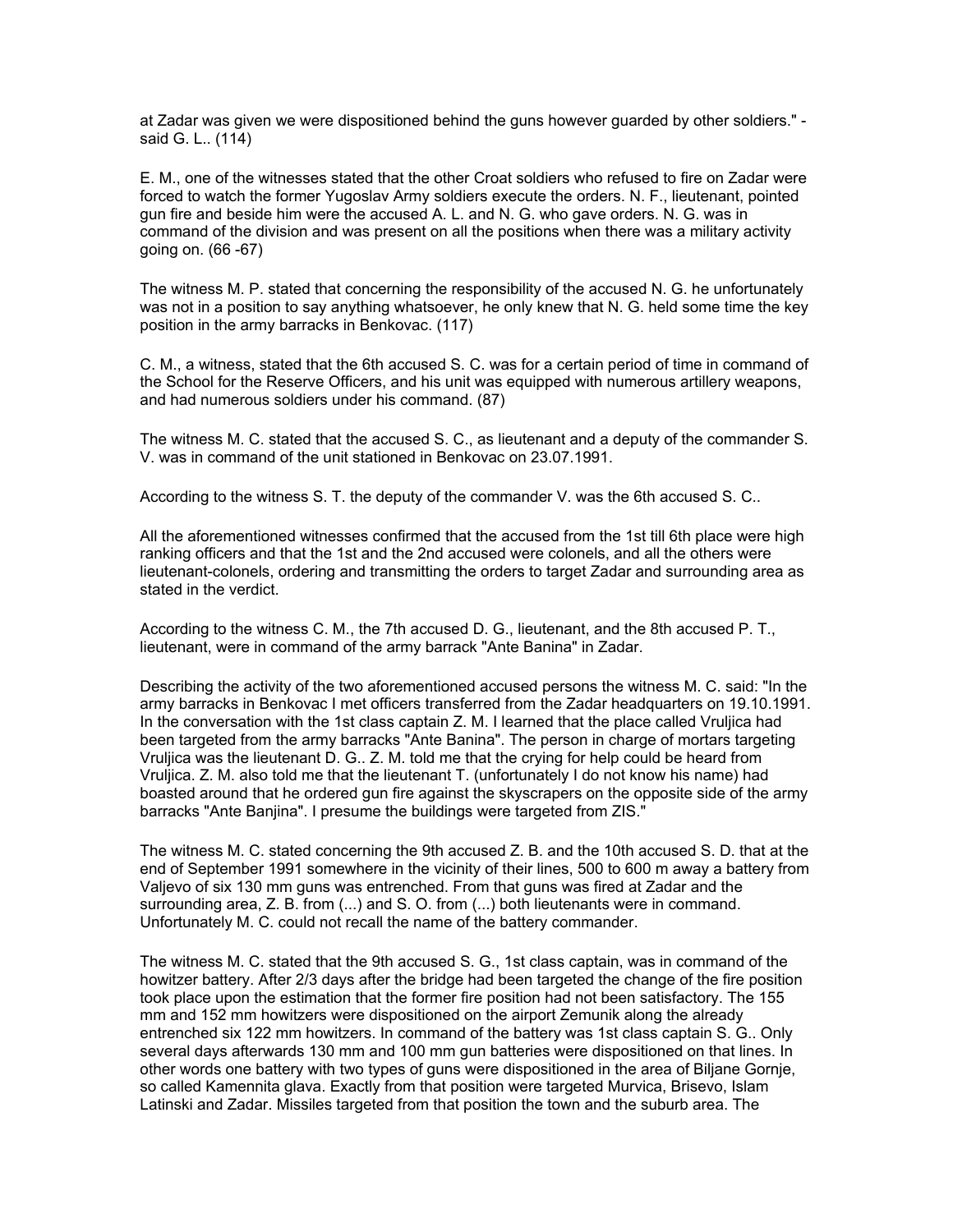mentioned attacks took place at the end of September and beginning of October 1991. The building of the Youth Holiday Association in Borik and some other residences on the peninsula were hit. Upon the first reports the army made corrections and continued targeting Bibinje and Gazenica.

M. C. - one of the witnesses stated that upon his departure from Biljane Gornje the accused M. R. stayed behind with two guns (100 mm and 130 mm) and 30 soldiers and they all joined the Valjevo battery equiped with of 130 mm guns.

The witness E. M. stated that according to what he had been told the 12th accused M. R. targeted the Maslenica bridge while celebrating the birth of his son.

The witness Z. K. from his post monitored shelling of Zadar from the 130 mm guns under the command of M. B. and M. R.. (76)

According to the witness M. P. the 12th accused D. J., lieutenant and the head of the computer centre, gave co-ordinates, M. P. [the witness] allegedly told him that it had been impossible to conquer that corner, but in spite of it the shelling continued. "They targeted Zadar from the village, they even recorded the number of shells and the names of those who actually targeted the town. All was written down on the protection buffer" - stated witness M. P. (117)

According to the witness M. C., when the village Krusevo surrendered the accused S. V. gave orders to fire at the bridge from each or maybe one gun. The soldiers calculated the co-ordinates and the accused D. J. gave the order "Fire", so one missile was fired. (15)

M. C. was in the same battery with the accused D. J., but D. J. was the head of the computer centre.

The witness M. P. was a cannoneer, neither him nor the other soldiers of the Croat nationality complied with executing the orders. The 12th accused D. J., the head of the computer centre gave coordinates for shelling. (117)

For the 14th accused J. M. the witness M. C. stated that he had been in command of the guns and the firing man of the first gun. He targeted the city by triggering.

According to M. P., one of the witnesses, the accused J. M. was in command of the first squad and that he personally triggered the gun. M. P. [witness] refused to obey the command of J. M.. (118)

Witness M. C. stated that the 4th accused S. V. ordered (over the radio) to the 15th accused M. B. to post the 130 mm guns in the direction of Maslenica bridge, so both guns were positioned in that direction. "I was in command of the two 100 mm guns, one was out of order due to my carelessness. I did no take with me from Zadar the point-at device, so only one gun was in use. While I was in the army barracks in Benkovao, at the beginning of October 1991, sometime between the 1st and the 5th, while I was absent, captain B. personally targeted the church in Nadin with 9 demolition effect missiles. M. P. and H. B. told me about it and captain B. boasted around that he personally had fired from that gun. Lieutenant V. confirmed the story, and asked for my whereabouts when the action took place.

The witness M. P. confirmed the statement of the witness M. C.. He repeated that the attack on Nadin was carried out upon the command of the accused S. V. and M. B., and specially the church of Sv. Antonio was targeted. There was allegedly the observation post on the church tower and the order to fire at it was given but the missile missed the target.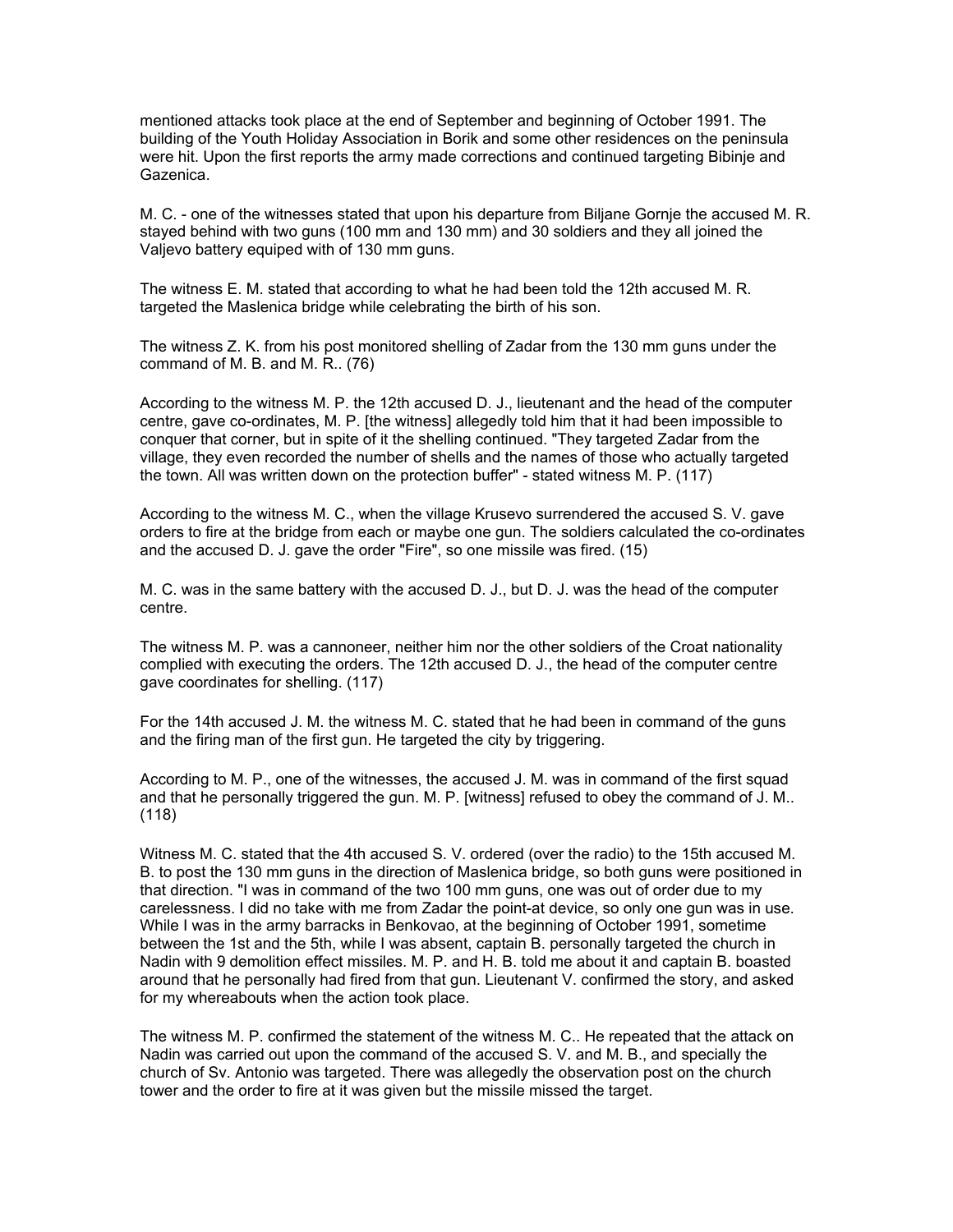"While in Benkovac the order of the lieutenant M. P. [1st accused] was received to target the Maslenica bridge from Debelo Brdo. The order was given to the battery under the command of M. B.." - stated the witness Z. C.. (63)

The battery under the command of M. B. actually targeted the Maslenica bridge according to Z. C.

G. L., a witness was transferred to Zemunik at the end of August 1991, where he learned from the other soldiers that the 19th accused N. F., 12th accused M. R., and the sergeant O. S. and the 1st class captain B. P. took part in the attack on Zadar and other Croat villages. The whole unit from Benkovac was stationed on the airport Zemunik Gornji and the 155 mm howitzers were entrenched at that position. B. P., the captain was in charge of the 122 mm howitzers.

G. L., a witness, stated for the 17th accused A. L. that the 2nd and the 3rd batteries were transferred from the army barracks in Benkovac on 23.07.1991 along with the captain A. L.. The accused N. G. was appointed in command of third Division. The first order from Zadar was to target the town and the surrounding area. A. L. transmitted the command. G. L. with 9 other soldiers of Croat origin refused to execute the command and was sentenced 30 days in prison.  $(113 - 114)$ 

The witness E. M. was arrested by the Military Police upon the command of A. L. and major N. G. along with other Croat soldiers sentenced to 30 days in prison. While in custody they were forced to watch the soldiers of the former Yugoslav Army target Zadar and the surrounding area. N. F., the 19th accused, gun fired on the town, and beside him were A. L. and N. G., probably giving orders for firing the city. (66-67)

The witness G. L. was transferred to Zemunik at the end of August 1991 where he heard from other soldiers that M. M. the 18th accused, N. F. and others took part in the attack on Zadar and other Croat villages. The whole unit from Benkovac was accommodated on the airport Zemunik Gornji, the 155 mm howitzers were entrenched there and the commander was the accused M. M.. (113)

The witness E. M. stated that the 18th accused M. M., lieutenant and in command of the platoon was present when the soldiers of the Croat origin who refused to take part in shelling Zadar.

He also said that the soldiers of Croat nationality were brought to the firing positions and forced to watch the members of the former Yugoslav Army gun fire Zadar. N. F. gun fired Zadar and beside him were the accused A. L. and the accused N. G.. He presumed they were giving orders for targeting the town.

The statement of E. M. was partly confirmed by the statement of G. L. who added that the entrenched unit in Zemunik was under the command of the accused N. F..

Particularly the statement of M. G., the officer in the so called Yugoslav national Army stationed in Benkovac and registered all that the accused performed, specially the acts of the 1st accused M. P. and some high ranking officers, from a colonel to a major, giving and transmitting orders for targeting the civilian objects. The statements of the witnesses S. T. and C. M., well acquainted with the hierarchy of the staff in command in the former JNA in Zadar, this Court established the criminal activity of the 1st till the 6th accused, from M. P. to S. C..

The responsibility of the 7th D. G. and the 8th accused P. T. who targeted Zadar from the army barracks "Ante Banina" causing damages as stated in the verdict.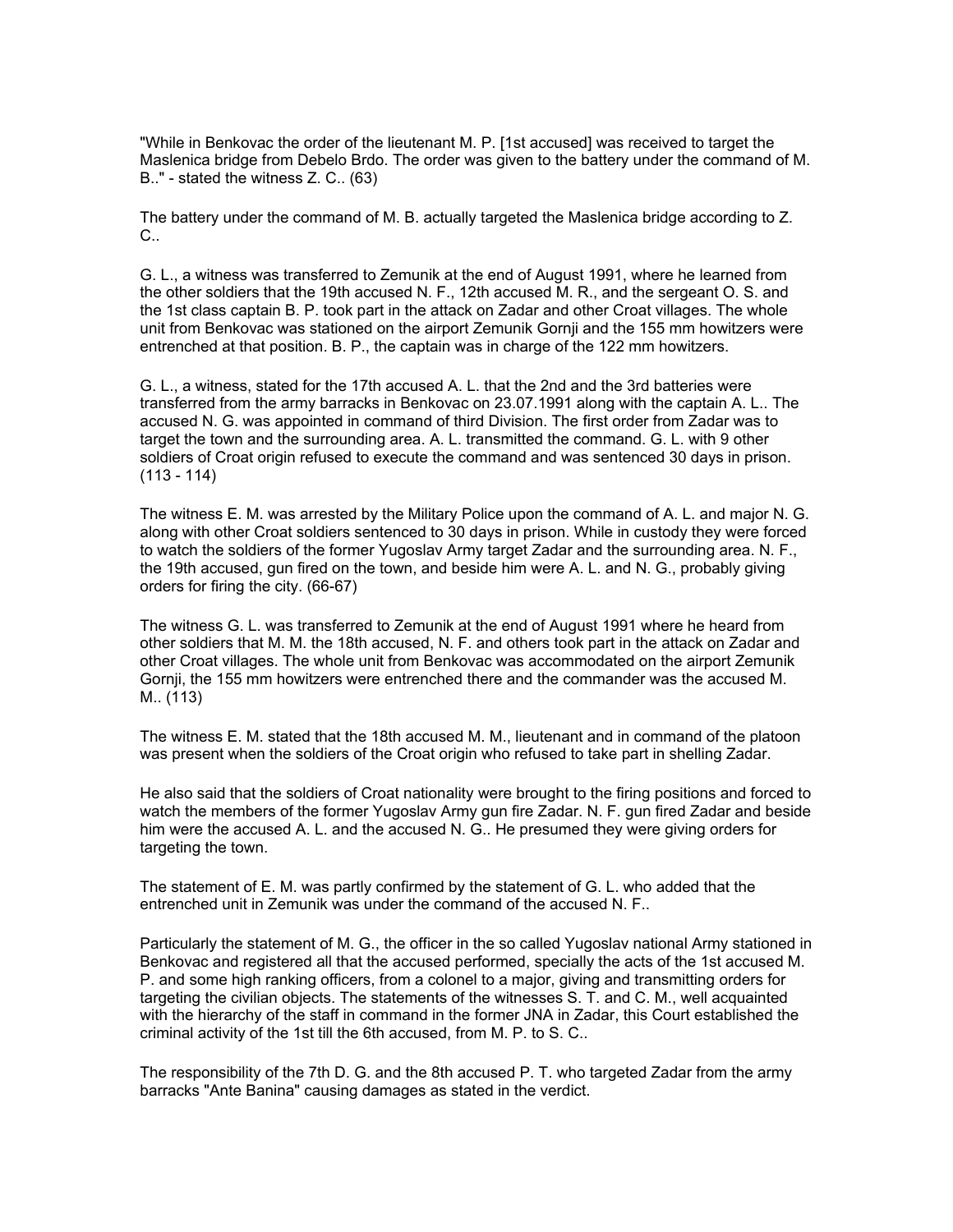Z. B. the 9th and S. D. the 10th accused, were transferred from Valjevo in order to carry out the idea about Great Serbia, in other words they wanted to make the Republic of Croatia the part of Great Serbia.

The activity of the 11th accused S. G., 1st class captain and in command of the howitzer battery has been explained in the verdict. M. R. the 12th accused, lieutenant and in command of the platoon targeted and shelled according to numerous witnesses the Maslenica bridge, celebrating the birth of his son. The accused M. R. celebrated the birth of his son targeting the bridge and expressing in this way his hatred toward the Croatian people.

The activities of the 13th accused D. J. till the 19th accused N. F. were established upon the statements of the witnesses.

All the statements of the witnesses match, they all registered and monitored the acts of the accused in more or less the same way. This Court accepted their statements as objective, reliable, and established that at least 30 civilians were killed and enormous material damage performed.

Pursuant to international Law incorporated in the Criminal Law of the Republic of Croatia in the part where the Criminal Acts Against Humanity and International Law are listed, War Crimes against Civilian Population, Article 120, paragraph 1, Basic Criminal Law of the Republic of Croatia, the mentioned criminal acts represent the violation of the International Law, whoever during the war, armed clashes or occupation of the territory gives order for the attack against the civilians and persons unable to take part in a combat, performs in this way fatal casualties, orders targeting civilians, mistreats or in any other way inhumanely treats people, violates the mentioned law.

As soon as the Court established the responsibility of each of the accused the sentence was pronounced.

For the criminal acts pursuant to Article 120, paragraph 1, Basic Criminal Law of the Republic of Croatia prison sentence from at least five to twenty years is anticipated according to this law, for the perpetrators as stated in Article 35, paragraph 1, Basic Criminal Law of the Republic of Croatia 15 years sentence, and pursuant to paragraph 2 of the same Article for the most humiliating criminal acts 20 years prison sentence is anticipated.

The degree of the criminal responsibility of the accused in performing the criminal acts is not the same, depending upon the responsibility of each one of the accused in the performance. The degree of responsibility of those who planed the shelling and issued orders for targeting, those who transmitted the orders to the subordinates and at the those who executed the orders.

The 1st accused M. P., 2nd accused M. P., 3rd accused I. B., 4th accused S. V., 5th accused N. G. and 6th accused S. C. were given the maximum sentence in the duration of 20 years since their degree of responsibility was undoubtedly the greatest.

All the other accused were sentenced to: 7th accused D. G. to 15 years imprisonment, 8th accused P. T. 13 years imprisonment, 9th accused Z. B. 13 years imprisonment, 10th accused S. D. 13 years imprisonment, 11th accused S. G. 14 years imprisonment, 12th accused M. R. 14 years imprisonment, 13th accused D. J. 13 years imprisonment, 14th accused J. M. 10 years imprisonment, 15th accused M. B. 15 years imprisonment, 16th accused B. P. 13 years imprisonment, 17th accused A. L. 14 years imprisonment, 18th accused M. M. 12 years imprisonment, 19th accused N. F. 12 years imprisonment.